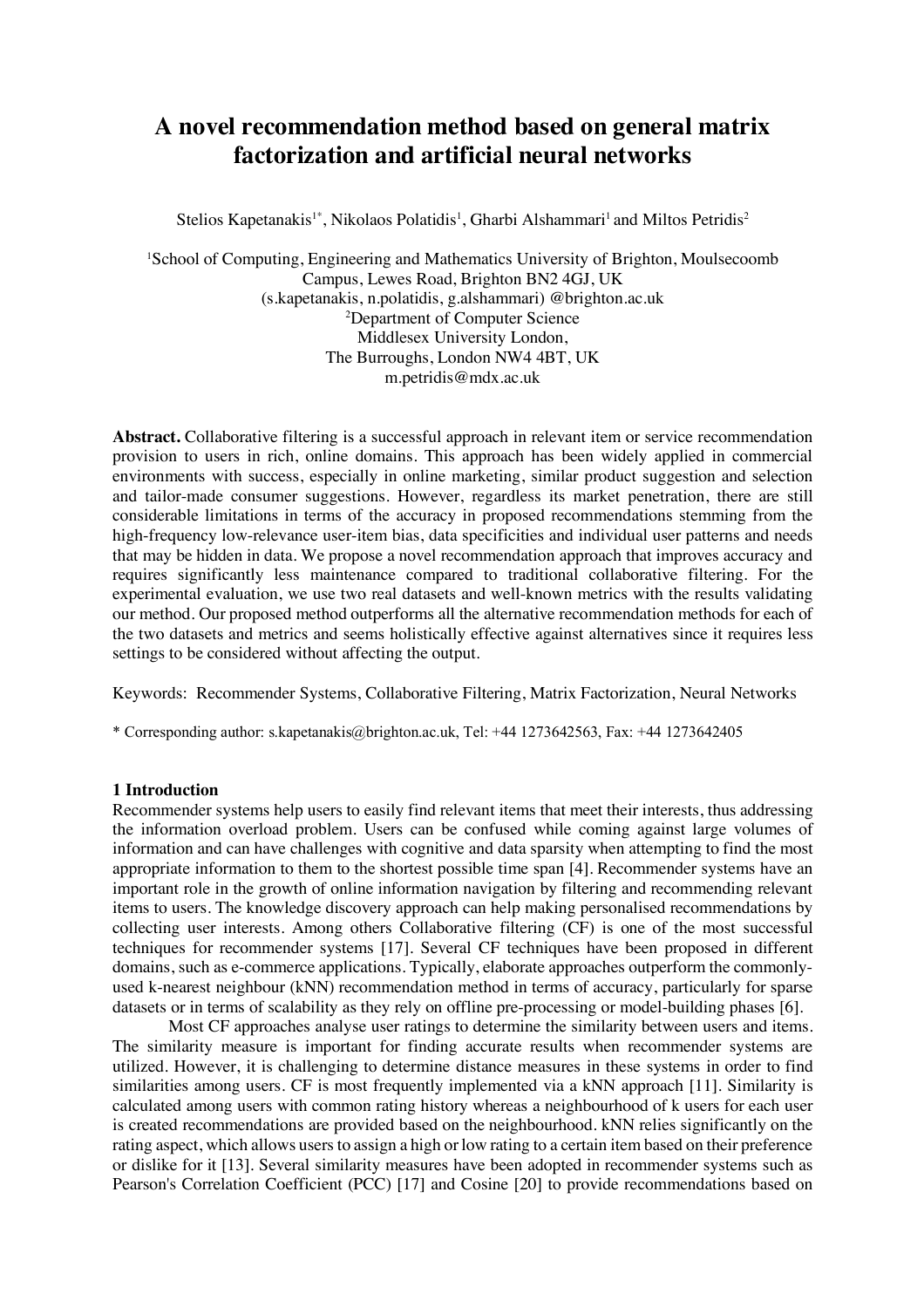the absolute ratings between users. Thus, modified similarity measures is one of the most important research challenges in recommender systems, because the prediction accuracy in recommender systems can be improved substantially (or not) according to the applied method. In this paper we extend previous work [1] by introducing a recommendation method that is based on general matrix factorization and artificial neural networks. The main contributions of this paper are as follows:

1. We propose a new recommendation method that is based on general matrix factorization and artificial neural networks

2. We ran extensive experiments to show its effectiveness based on two real datasets, showing that our proposed method is both practical and effective

The rest of this paper is organized as follows: Section 2 presents the related work, section 3 explains the proposed method, section 4 contains the evaluation, while sections 5 and 6 contain the discussion and conclusions sections respectively.

#### **2 Related Work**

CF is the most popular technique for recommender systems. It has been widely implemented in different domains such as movies [15] and music [24] to generate recommendations. It is a method of information filtering that seeks to predict the rating that a user will give to a particular item based on a similarity matrix. CF provided a foundation for the first recommenders systems, that were used to help people make choices based on the opinions of other people with similar backgroun [7]. The task is to make an automatic prediction by considering other similar user ratings for an item. Therefore, the basic idea of CF is to find a user whose past rating behaviour is similar to that of the user the algorithm is currently trying to predict. This approach uses a kNN algorithm to calculate recommendations, and the main required data are the rating matrix and a function that computes similarity between users. An Itembased collaborative filtering (IBCF) technique looks into a set of items that the target users have rated and computes how similar they are to the target item; it then selects the k most similar items. At the same time, the corresponding similarity are also computed [18]. Once the most similar items are found, the prediction is computed using a weighted average of the target users' ratings. Hence, there are two main aspects to be considered: similarity computation and prediction generation [2]. Basically, to compute the similarity between items, the first step is to determine users who have rated both items and who have the most similar items with similar ratings. Many different measures can be used to compute the similarity between items, such as Pearson's correlation, cosine, Jaccard and Triangle similarity. Of these methods, Pearson's has had the most successful applications, which is defined in Equation 1 where Sim a,b is the similarity of users a and b, ra,p is the rating of user a for product p, r b,p is the rating of user b for product p and ra, rb represent user 's average ratings. P is the set of all products. However, in [21] the authors have proven that the triangle similarity outperforms Pearson correlation and shows improved results in IBCF.

$$
\text{Sim}_{\text{a,b}}^{\text{PCC}} = \frac{\sum_{\text{P}\in\text{P}}(r_{\text{a,p}} - \bar{r}_{\text{a}})(r_{\text{b,p}} - \bar{r}_{\text{b}})}{\sqrt{\sum_{\text{P}\in\text{P}}(r_{\text{a,p}} - \bar{r}_{\text{a}})^2} \sqrt{\sum_{\text{P}\in\text{P}}(r_{\text{b,p}} - \bar{r}_{\text{b}})^2}}
$$
(1)

More recently, a combination of one or more methods called a hybrid recommender system has been applied to overcome the limitations of using one approach and obtain better results [5]. For instance, in [3], a hybrid case-based reasoning approach was proposed to solve a long tail problem, which is items that have a few ratings by switching between collaborative filtering and content-based filtering. In addition, the authors in [12] implemented a hybrid recommender system that applied clustering technique and an artificial algae algorithm with a multi-level CF approach. However, co-rated items have been used for a problem solving in recommender systems to improve their predictive accuracy. Authors in [23] also introduced a hybrid approach for solving the problem of finding the rating of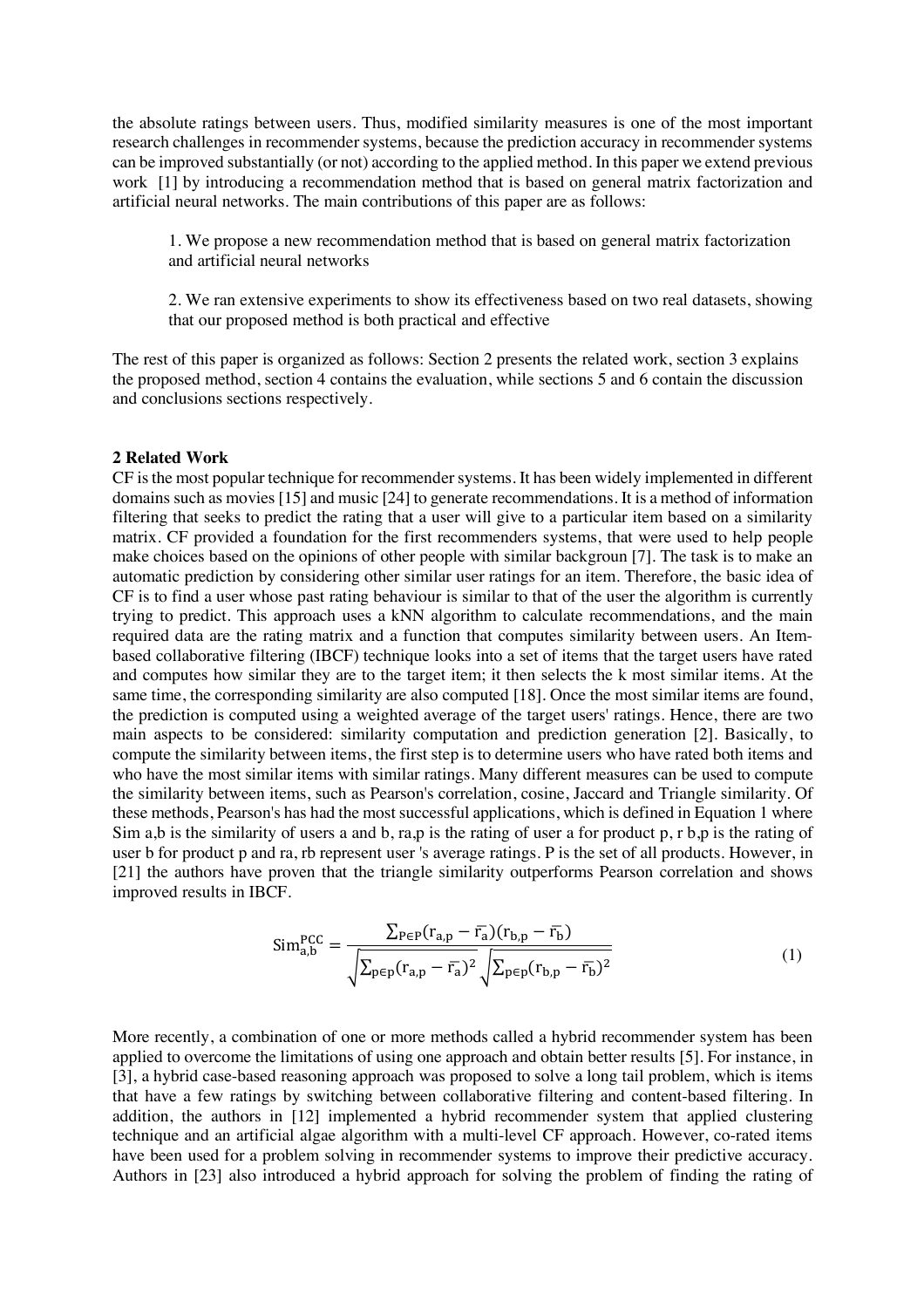unrated items in a user-item matrix through a weighted combination of user-based and item-based collaborative filtering. These methods addressed the two major challenges of recommender systems, the accuracy of recommendations and sparsity of data, by simultaneously incorporating the correlation of users and items. In [22] the authors address a cold-start problem in user-based CF by considering both the distance between users and the co-rating of items using Jaccard factors. In [21], the authors proposed a new measure that integrates the triangle similarity approach with Jaccard similarity, which consider non-co-rating users. The authors in [16] propose a multi-level constraint that improves the quality of a recommendation using PCC. Equation 2 considers the similarity between users relying on PCC and co-rated items in different levels. In the equation, sim denotes the similarity between two users. T stands for the total number of co-rated items. tl, t2, t3 and t4 are the predefined threshold of co-rated items for user similarity Sim and y is a threshold for the similarity value returned by the PCC function. In the equation t1, t2, t3 and t4 are set as natural numbers when PCC is applied. In case the number of co-rated items falls within the specified range, while the similarity value y is of a certain value (between -1 and 1) or more, a float positive value x1, x2, x3, or x4 is added to the similarity value. Thus, the PCC similarity values between users are manipulated and user nearest neighbourhoods are rearranged according to the numerical values set to  $t1, t2, t3, t4, x1, x2, x3, x4$  and y.

$$
Sim_{ij}^{PCC} = \begin{cases} Sim_{ij}^{PCC} + x1, if \left| \frac{|a \cap Ib}{T} \right| \ge t1 \ and \ Sim_{ij}^{PCC} \ge y \\ Sim_{ijiq}^{PCC} + x2, if \left| \frac{|a \cap Ib}{T} \right| < t1 \ and \left| \frac{|a \cap Ib}{T} \right| \ge t2 \ and \ Sim_{ijiq}^{PCC} y \\ Sim_{ijiq}^{PCC} + x3, if \left| \frac{|a \cap Ib}{T} \right| < t2 \ and \left| \frac{|a \cap Ib}{T} \right| \ge t3 \ and \ Sim_{ijiq}^{PCC} \ge y \\ Sim_{ijiq}^{PCC} + x4, if \left| \frac{|a \cap Ib}{T} \right| < t3 \ and \left| \frac{|a \cap Ib}{T} \right| \ge t4 \ and \ Sim_{ijiq}^{PCC} \ge y \\ 0, if \left| \frac{|a \cap Ib}{T} \right| < t4 \ otherwise \end{cases} \tag{2}
$$

#### **3 The Proposed Method**

Previous work [1] has proposed a multi-level triangle recommendation method, which is explained in section 3.1 below, that improved the recommendation accuracy and effectiveness outer performing all baselines using MAE. To automate further this approach, in this paper we propose the use of a method based on general matrix factorization (GMF) and artificial neural networks (ANN) which is explained in section 3.2. Our motivation for this enhancement is the nature of factorisation or decomposition which reduces the feature space by applying more effective linear matrix representation. At its most simple form matrix factorisation is reducing the original feature matrix into two (for example lower and upper triangular matrices respectively, requiring less operations to solve. Further to the performance improvements of GMF, its combination with ANN proposes substantial improvements offers similar or better results in certain cases compared to the method in 3.1 dynamically, whereas the triangle multilevel recommendation is a static method that needs to be observed and change settings manually when required.

#### **3.1 Triangle multi-level recommendation**

The number of co-rated items reflects the degree of connection between users. For instance, a high number of co-rated items might indicate a high level of similarity. Traditional similarity metrics do not consider the number of co-rated items[l9]. To solve this problem, a triangle similarity has been proposed by [21], which results in a significance improvement in accuracy when it is combined with co-rating. The triangle similarity is integrated with some constraints that apply a number of co-rated items. In our proposed method, we apply a hybrid method that also adopts a multi-level CF approach, which enhances the similarity value of users that belong to certain categories and ignores the rest [16]. It enhances the process of kNN by finding a large margin within an application. The triangle similarity measure is defined in equation 3, where Sim a,b is the similarity of users a and b, ra,p is the rating of user a for product p, r b,p is the rating of user b for product p and ra, rb represent user 's average ratings. P is the set of all products.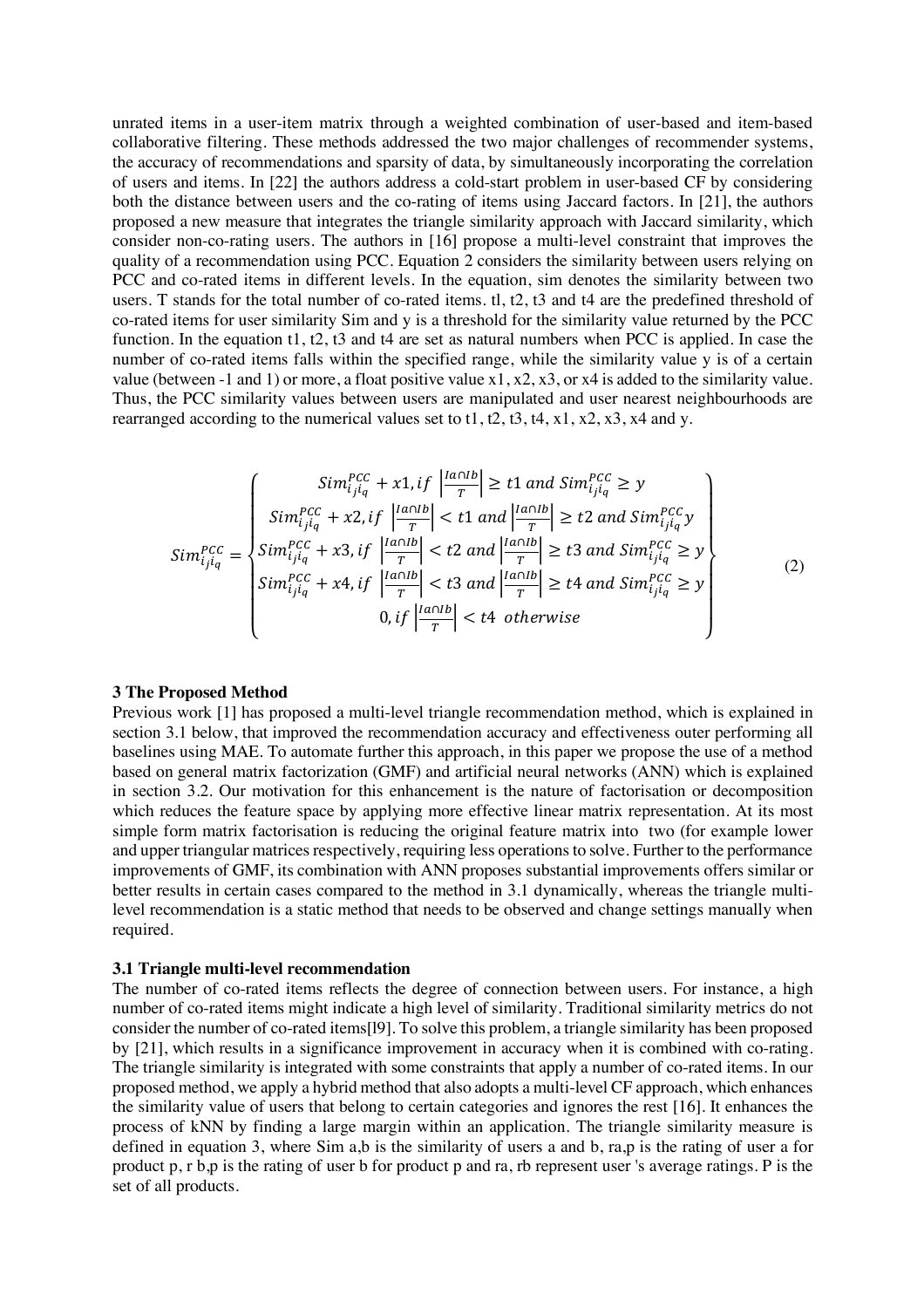$$
Sim_{a,b}^{Tri} = 1 - \frac{\sqrt{\sum_{u \in c_{a,b}} (r_a - r_b)^2}}{\sqrt{\sum_{u \in c_{a,b}} r_a^2 + \sqrt{\sum_{u \in c_{a,b}} r_b^2}}}
$$
(3)

The value range is  $[0,1]$ , where closer a value is to 1, the more similar they are. The triangle approach considers both the length of the vectors and the angle between them, so it is more reasonable than the angle-based cosine similarity. For example, if the two vectors  $A = 5,5,5$  and  $B = 1,1,1$  are given, then cosine similarity is 1. By contrast, the triangle similarity between them is 0.33. Furthermore, the triangle similarity is shown in figure 1 and the proposed multi-level triangle-based method is defined in equation 4.



Fig. 1. A triangle in three-dimensional (3D) space [21].

$$
Sim_{a,b}^{Projused} = \begin{cases} Sim_{a,b}^{Tri} + x1, if \left| \frac{|a \cap lb}{T} \right| \ge t1 \ and \ Sim_{a,b}^{Tri} \ge y \\ Sim_{a,b}^{Tri} + x2, if \left| \frac{|a \cap lb}{T} \right| < t1 \ and \left| \frac{|a \cap lb}{T} \right| \ge t2 \ and \ Sim_{a,b}^{Tri} \ge y \\ Sim_{a,b}^{Tri} + x3, if \left| \frac{|a \cap lb}{T} \right| < t2 \ and \left| \frac{|a \cap lb}{T} \right| \ge t3 \ and Sim_{a,b}^{Tri} \ge y \\ Sim_{a,b}^{Tri} + x4, if \left| \frac{|a \cap lb}{T} \right| < t3 \ and \left| \frac{|a \cap lb}{T} \right| \ge t4 \ and \ Sim_{a,b}^{Tri} \ge y \\ 0, if \left| \frac{|a \cap lb}{T} \right| < t4 \ otherwise \end{cases} \tag{4}
$$

In the above equation, sim a,b denotes the similarity between user a and user b. T stands for the total number of co-rated items. tl, t2, t3 and t4 are the predefined threshold of co-rated items for user similarity Sim and y is a threshold for the similarity value returned by the PCC function. The method compares the similarity given by Sim using y and the number of co-rated items. If it is less than a specified level t, then it goes to the next level and continues to the next level until the right level is found. If all four levels are not found, then the similarity is equal to 0.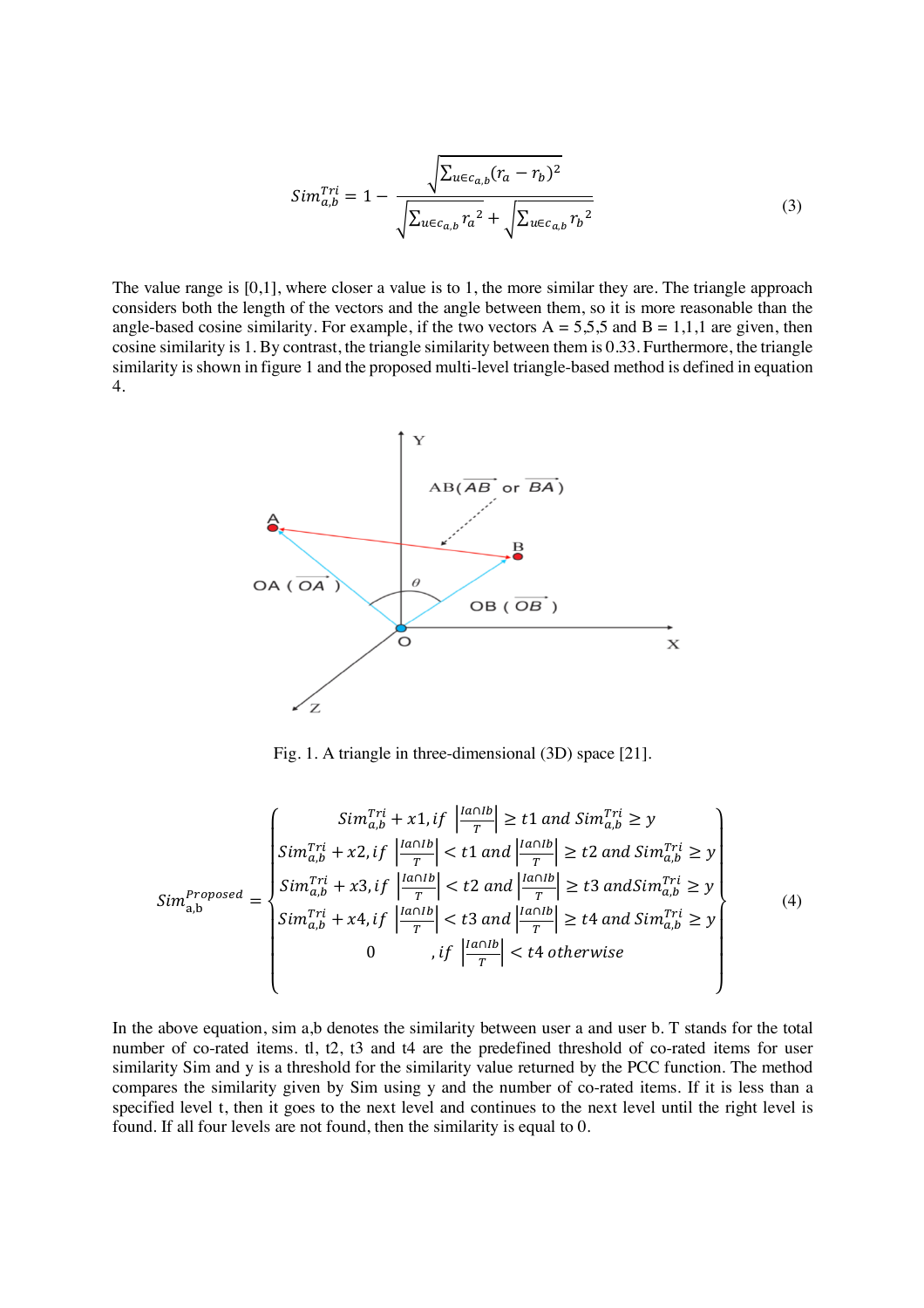#### **3.2 Recommendations based on general matrix factorization and artificial neural networks**

CF recommendations rely on k-Nearest Neighbours and similarity measuring involving algorithms like Euclidean distance, variations of Euclidean distance and others like Pearson correlation or Triangle distance (as presented above). Traditional kNN seems effective in capturing linear relationships across data. However, several cases may contain non-linear elements, and, in such cases, an Artificial Neural Network may be able to capture them. To investigate this hypothesis, we propose an alternative similarity finding method by applying Collaborative Filtering with a used Multi-Layer Perceptron (MLP) as the similarity function. Approaches to improve CF treat users (Us) and ratings (Rs) in a form of matrix factorisation where an inner product of Us x Rs is estimating a degree of similarity. Our proposed method replaces this calculation by applying an ANN instead of the inner product to calculate similarity. This can be performed using a range of ANN approaches from MLP, Convolutional, Recurrent networks and others. For this work, we propose an MLP approach to estimate its efficiency against traditional CF approaches. For the needs of the training one-hot embeddings are used for each user (u) and movie (m) respectively. Pairs of user-movie embeddings are combined using Generalised Matrix Factorisation (GMF) using a dot product. Then an MLP is applied to generated embeddings for users and movies respectively. Advanced Neural networks in the form of Convolutional or long short term memory (LSTM) networks seem effective in areas like natural language processing or image processing and can be used in recommender systems as well. We chose a plain MLP approach to investigate its efficiently in combination with GM and one hot-encodings, whereas applications of LSTMs and other advanced forms is planned for the near future. A feature vector is being created and reused in further MLP layers. Finally, a neural Matrix Factorisation combines both predictions from GMF and MLP to obtain the final prediction. Matrix Factorisation (MF) assumes that a user vs movies preference matrix  $M \in R^{n \times m}$  is equivalent into a product of lower rank matrices  $K \in R^{d \times n}$ ,  $L \in R^{d \times m}$ and can identify similarities by ranking through K and L. MF can be successful since it relies on identifying more granular relationships from small dataset shards and by applying less calculations. In equation 5, the matrix equation is defined, whereas MLP is defined in equation 6 and 7. For the equation 5 the notation reads: M is the user preference matrix whereas K and L are the lower rank matrices as presented above. Since in most applied cases besides the user preferences there is feature bias [25] (such as time and space) equation 5 presents this bias as feature x.

$$
\widehat{M}(i,j,x) = K^T(i,x)L(j,x)
$$
\n(5)

The hyperbolic tangent is selected as the transfer function of the MLP classifier, where  $\varphi$  is the output of the i<sup>th</sup> node (neuron) and v is the weighted sum of the input connections. Tanh is selected as activation function due to its simplicity and efficiency in calculating derivatives from functions.

$$
\varphi_i\left(v_i\right) = \tanh\left(v_i\right) \tag{6}
$$

$$
X = \begin{pmatrix} X_0 \\ \cdot \\ \cdot \\ \cdot \\ X_n \end{pmatrix} W = \begin{pmatrix} \omega_0 \\ \cdot \\ \cdot \\ \omega_n \end{pmatrix} v = \sum_{j=1_{b=\omega x_0, x_0=1}}^n x_{i\omega_i + b = \omega^T x}
$$
(7)

A classifier structure with vector inputs represented as  $x_1, x_2, ..., x_n$ , weights as  $\omega_1, \omega_2, ..., \omega_n$ ; b is the bias and φ is the transfer function; υ refers to the weighted sum of the input.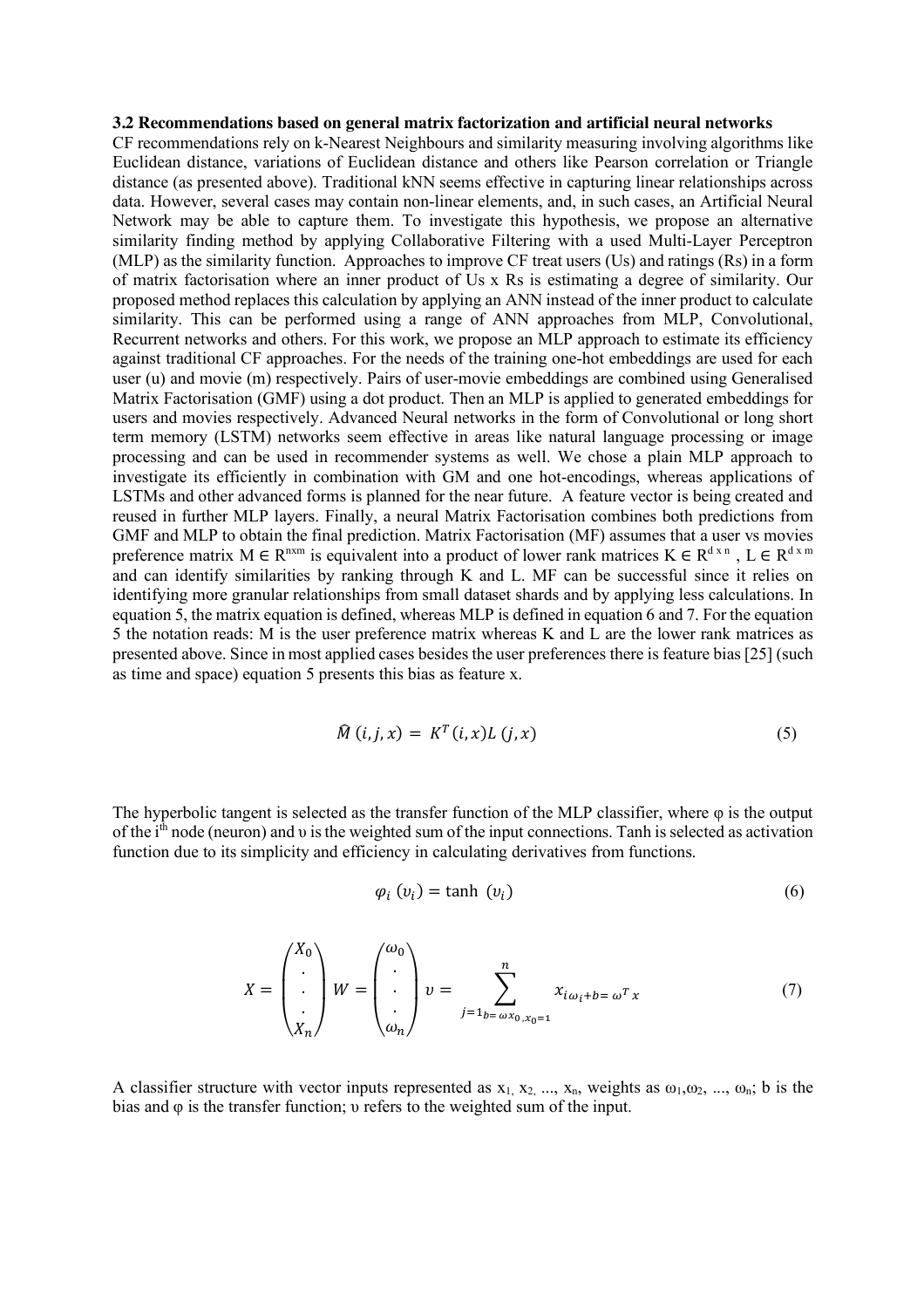# **4 Experimental Evaluation**

The experimental evaluation took place on a Windows 10 based computer using the java programming language for the method in section 3.1 and the python programming language for the method in section 3.2. Furthermore, 2 real datasets have been used along with comparisons to a baseline and a state-ofthe-art alternative. The evaluation metrics include the well-known rating prediction error measures Mean Absolute Error (MAE) and Precision at 10.

# **4.1 Real datasets**

We have run our experiment with two real datasets in order to compare the results with different parameters, such as the number of items and users. Both datasets have been evaluated using crossvalidation with 5 folds and K is the number of neighbours.

**MovieLens 100.000:** This is a real dataset that is publicly available. It contains 943 users and 1,682 movies. Each user has rated at least 20 movies. It contains 100,000 ratings, all of which are in a range between 1 and 5. The three main features are [UserID], [MovieID] and [Rating] [8].

**MovieLens 1.000.000:** This dataset contains 1,000,209 anonymous ratings of 3,900 movies made by 6040 users. All ratings are in a scale between 1 and 5. This dataset is also publicly available for running offline experiments and is widely used for collaborative filtering recommender systems [8].

# **4.2 Comparison**

The following recommendation methods have been used for the comparisons.

**PCC:** In this method, the statistical correlation between the similar ratings of two users is calculated to find users that are the closest to a particular user. The output will be a value between -1 and 1; 1 is a totally positive correlation, 0 indicates that there is no correlation and -1 is a totally negative correlation.

**Multi-level CF:** This algorithm relies on PCC similarity measures. It is based on multiple levels, from the top to the bottom, with each of these levels having a number of constraints that are defined in the equation 2, where sim (a,b) denotes the similarity between user a and user b. T stands for the total number of co-rated items; t1,t2,t3 and t4 are the threshold of co-rated items for user similarity. It is considered that t1=50, t2=20, t3=10 and t4=5. In addition, x is defined as  $x1=0.5$ ,  $x2=0.375$ ,  $x3=0.25$ ,  $x4 = 0.125$  and  $y=0.33$ .

The above two methods are compared in our proposed method. Our method considers both the length and angle of the rating vectors between users. Multi-level approach also considers the right level for each user after calculating the triangle similarity and compare it with a specified threshold. In addition, in each level, a certain constraint is conducted to modify the similarity between certain users who share similar items.

# **4.3 Evaluation metrics**

Recommender system researchers have applied different measures to evaluate the quality of proposed recommendation algorithms [10]. Since 1994 [17], most of the empirical studies examining recommender systems have focused on appraising the accuracy of these systems using different methods [9]. Appraisals of accuracy are useful for evaluating the quality of a system and its ability to forecast the rating for a particular item. Predictive accuracy measurement metrics are widely used by the research community in CF, which measures the similarity between true user ratings and recommender system predicted ratings. Hence, we apply both the mean absolute error (MAE) and Precision to measure the performance of the proposed methods and evaluate their prediction accuracy compared with other recommendation techniques. MAE is defined in Equation 8 and Precision is defined in Equation 9 as the ration of True positives divide by the sum of the identified true positives plus false positives. In equation 8 pi is the predicted rating, and ri is the actual rating. Furthermore,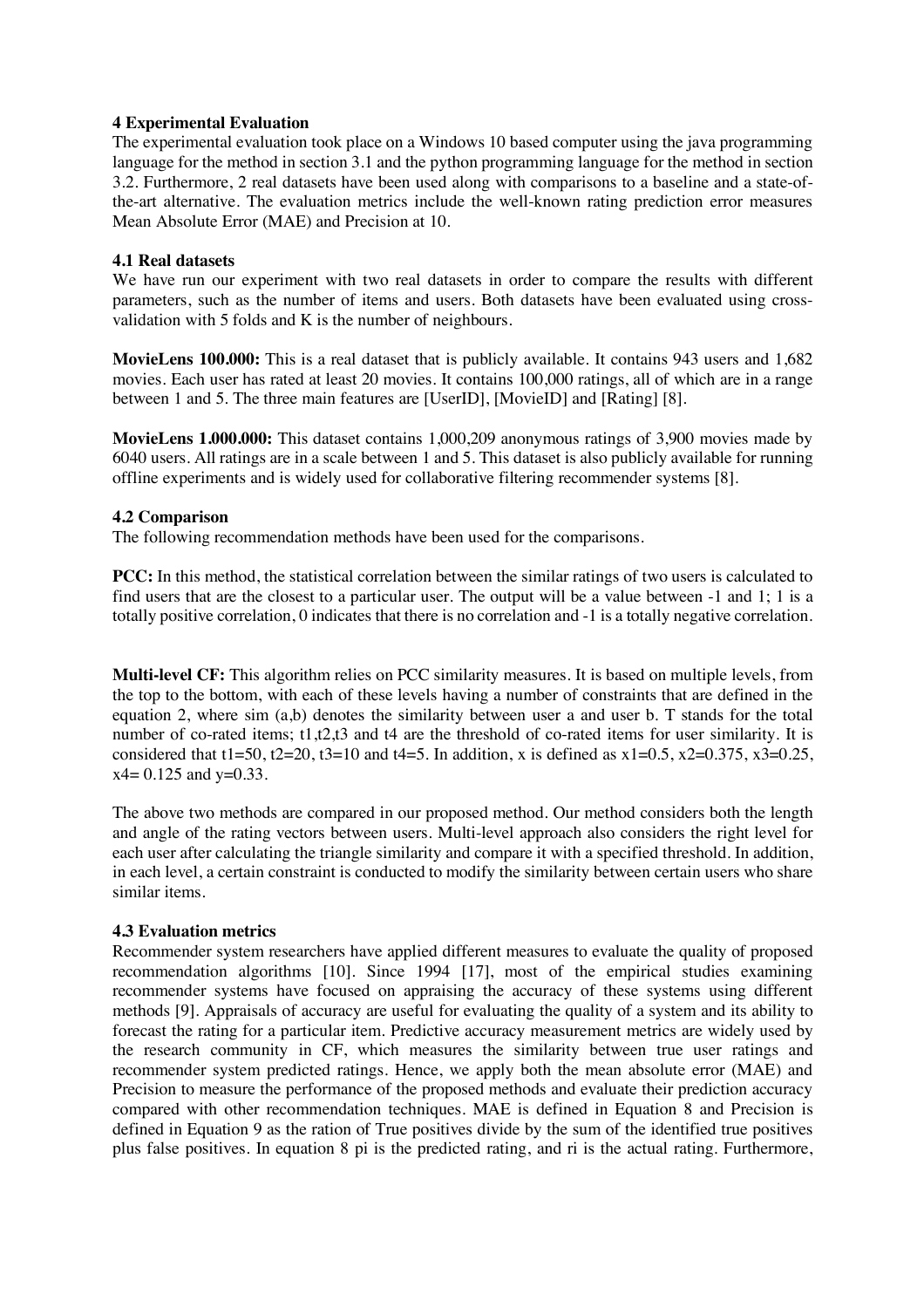lower values mean a lower error and thus better rating predictions. In Equation 9, higher values are better.

$$
MAE = \frac{1}{n} \sum_{i=1}^{n} |p_i - r_i|
$$
\n(8)

$$
Precision = \frac{True\ positives}{True\ positives + False\ positives}
$$
\n(9)

## **4.4 Experimental results**

The results in section 4.4.1present a comparison between the baseline, the state-of-the-art alternative the proposed triangle multi-level method defined in section 3.1, while the results in section 4.4.2 present the results obtained with the use of the proposed method defined in section 3.2.

### **4.4.1 Triangle multi-level recommendation method evaluation results**

Figure 2 presents the MAE results respectively for the MovieLens 100.000 dataset and figure 3 presents the MAE results for the MovieLens 1.000.000 dataset. In all figures K is the number of nearest neighbours, Pearson is the PCC baseline method explained in section 4.2 and multi-level CF is the stateof-the-art alternative explained in section 4.2 as well.



**Figure 2.** MAE results based on the MovieLens 100.000 dataset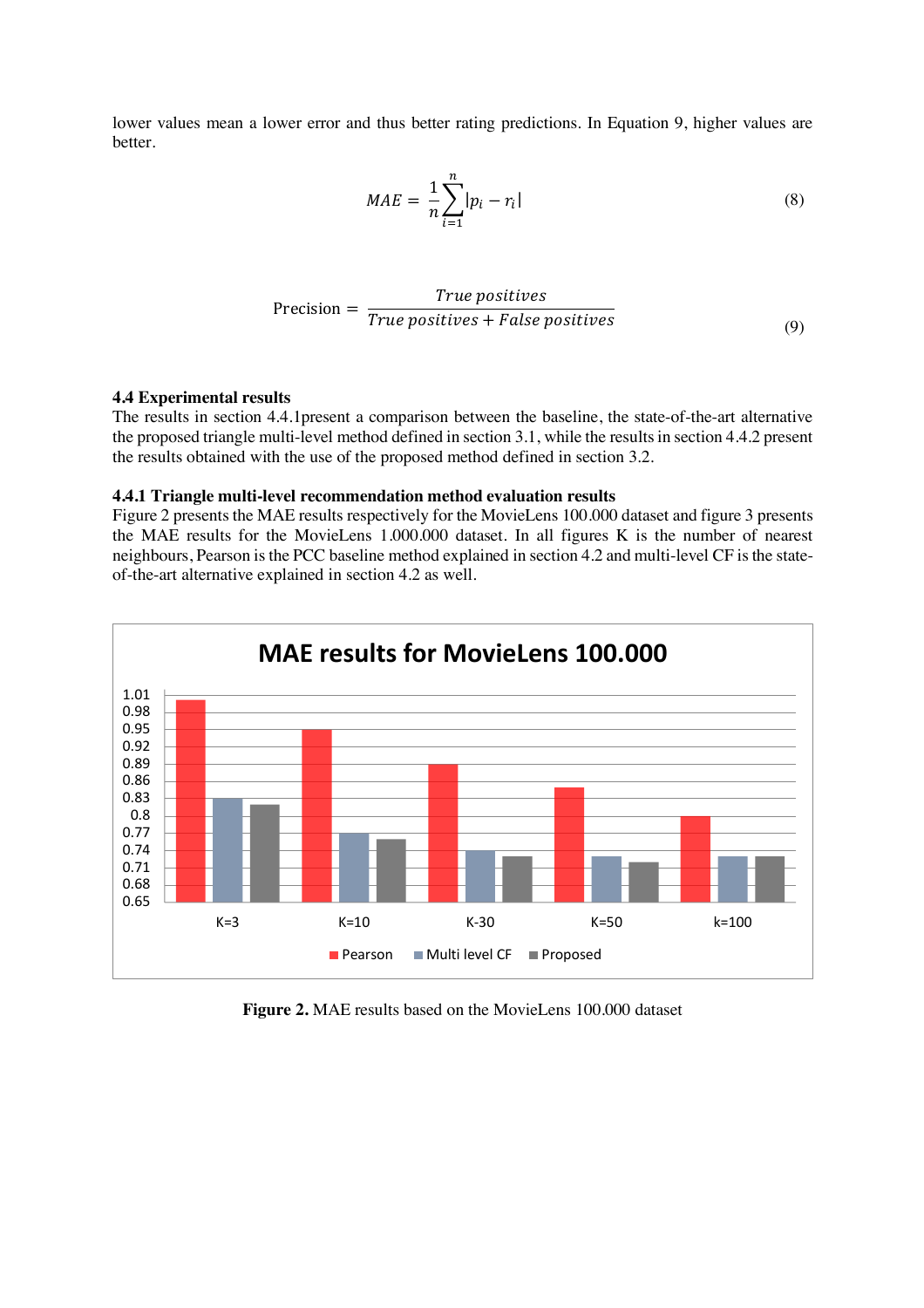

**Figure 3.** MAE results based on the MovieLens 1.000.000 dataset

# **4.4.2 General matrix factorization and artificial neural networks recommendation method evaluation results**

For the evaluation, we used dataset splitting it in an 80-10-10 training, validation and testing mode based on a 5-fold validation method per MLP. Table 1 below presents the MAE results based on the MovieLens 100.000 and 1.000.000 datasets. Furthermore, tables 2 presents the Precision comparison for both the MovieLens 100.000 and 1.000.000 datasets.

| <b>Dataset</b>         | <b>PCC</b> | <b>Multi-level CF</b> | <b>Proposed</b> | <b>Proposed ANN</b> |
|------------------------|------------|-----------------------|-----------------|---------------------|
| MovieLens<br>100.000   | 0.898      | 0.760                 | 0.752           | 0.738               |
| MovieLens<br>1.000.000 | 0.906      | 0.732                 | 0.716           | 0.714               |

| <b>Table 1. MAE results</b> |  |  |  |  |
|-----------------------------|--|--|--|--|
|-----------------------------|--|--|--|--|

| <b>Dataset</b>        | Precision @ 10 for<br>PCC | Precision @ 10 for<br>multi-level CF | Precision @ 10 for<br>the proposed ANN |
|-----------------------|---------------------------|--------------------------------------|----------------------------------------|
| MovieLens 100.000     | 0.193                     | 0.189                                | 0 1 7 4                                |
| MovieLens $1.000.000$ | 0 1 5 9                   | 0 1 5 7 4                            | 0.141                                  |

**Table 2. Precision results**

The evaluation results show great efficiency for the proposed method, however compared with previous work [1], Multi-level CF and PCC still show to be superior by a small percentage. Experimentation with GMF and ANNs shows a competent and fast approach to converge in recommender datasets, however more advanced neural network similarity functions should be experimented to extend the experimental coverage of possible efficient advanced recommender system techniques.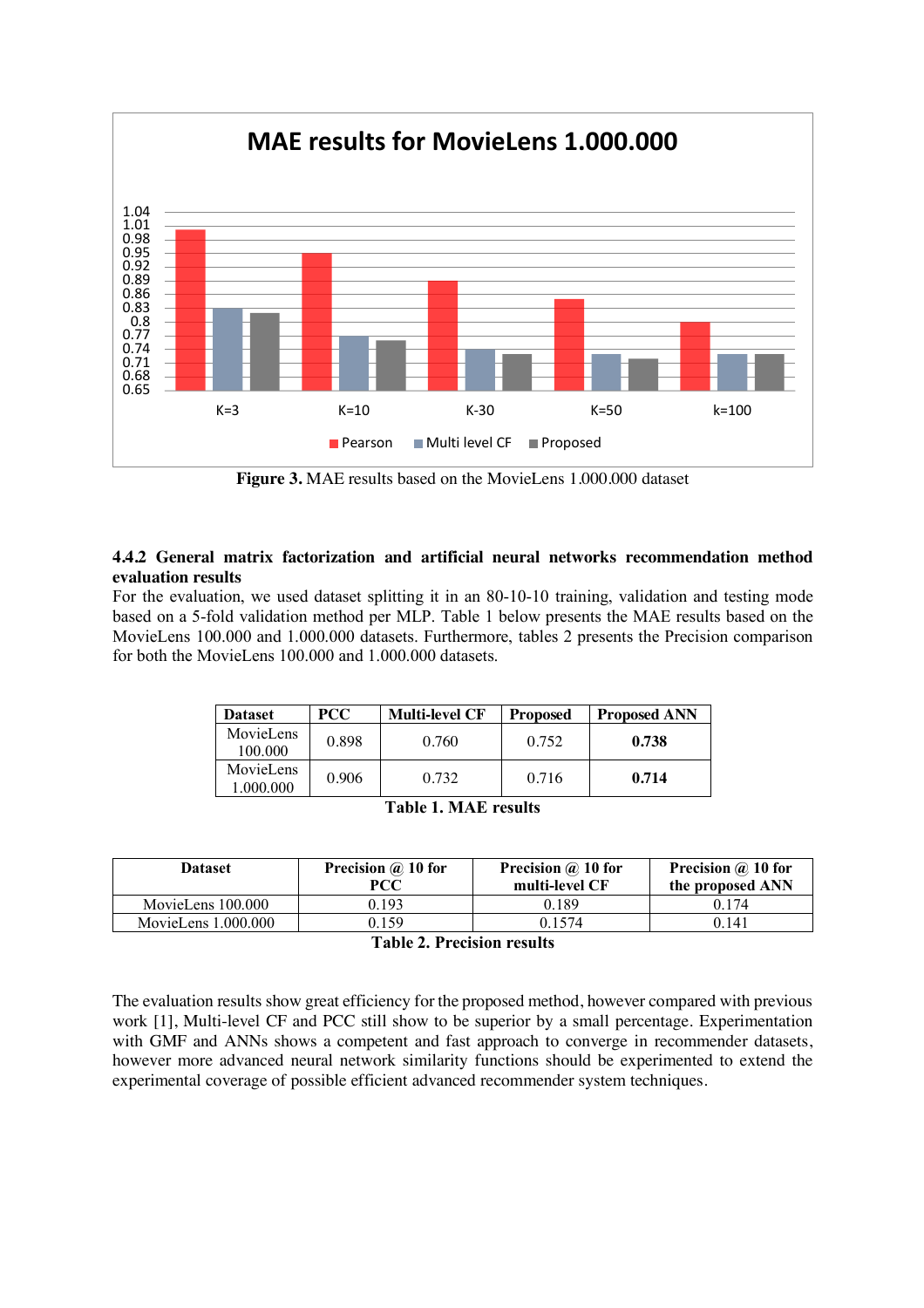### **5 Discussion**

Recommender systems are decision support systems that rely mostly in CF approaches to provide recommendations of items or services to users that might be of interest to them, thus trying to solve the information overload problem to an extent. Initially we extended the classical CF approach by proposing a multi-level triangle-based CF method found in section 3.1. The initial proposed method performs well enough and outperforms the alternative recommendation methods used for the comparisons in most cases. As shown in figures 2 and 3 the proposed method outperforms the alternative when the user neighbourhood is up to 50 users for the MovieLens 100.000 dataset. The results in figures 4 and 5 for the MovieLens 1.000.000 dataset are similar to the first dataset with the proposed method performing better in most cases. In all cases and methods as the user neighbourhood grows the performance is improved, with the more advanced methods performing better as well. However, more advanced means more complicated with more settings being available, thus making it harder to decide which method to use in online environments where users constantly submit ratings and the data change. In offline evaluations researchers have the ability to run several tests until the optimal settings are identified and such methods might have to be checked again after certain periods of time for performance once deployed.

ANNs however can be applied to solve this problem and perform better compared to the alternative CF based methods. The proposed ANN recommendation method performs better when compared to the average MAE for both datasets and all alternative recommendations methods as shown in tables 2 and 3. In online commercial environments an ANN method such as the one proposed in section 3.2, will be more valuable in terms of performance and maintenance. The proposed ANN method outperforms all the alternative methods in all metrics and datasets, thus providing better recommendation to users with the minimal intervention required. CF based methods need to be maintained in order to validate that their output is the best possible according to the settings and the data.

### **6 Conclusions**

In this paper we proposed a recommendation method based on general matrix factorization and ANNs, which improves the overall quality of the recommendations provided to users and minimizing human intervention and offline evaluations. Initially we proposed a triangle multi-level CF recommendation method, followed by the ANN method and showing that although similar results can be obtained for both methods, the ANN method is more flexible in terms of settings and maintenance. Furthermore, an extensive experimental evaluation took place based on 2 real datasets and well-known rating prediction error metrics with the results validating the proposed method. In the future we aim to investigate the applicability of our method in different recommendation domains and evaluating using different evaluation metrics according to the domain. Based on the presented results in the future work we will extend the current approach using sequence to sequence similarity metrics that can lead to richer recommender models and item coverage. This approach is novel in the area of recommender systems and will be extended to other domains such as online marketing and e-commerce recommendations to test further and evaluate it. So far, the results have been substantially encouraging and will be extended and applied further.

**Conflict of Interest:** The authors declare that they have no conflict of interest.

### **References**

1. Alshammari G, Kapetanakis S, Polatidis N, Petridis M. A Triangle Multi-Level Item-Based Collaborative Filtering Method that Improves Recommendations. In International Conference on Engineering Applications of Neural Networks 2018 Sep 3 (pp. 145-157). Springer, Cham. 2. Aggarwal, C.C., et al.: Recommender systems. Springer (2016)